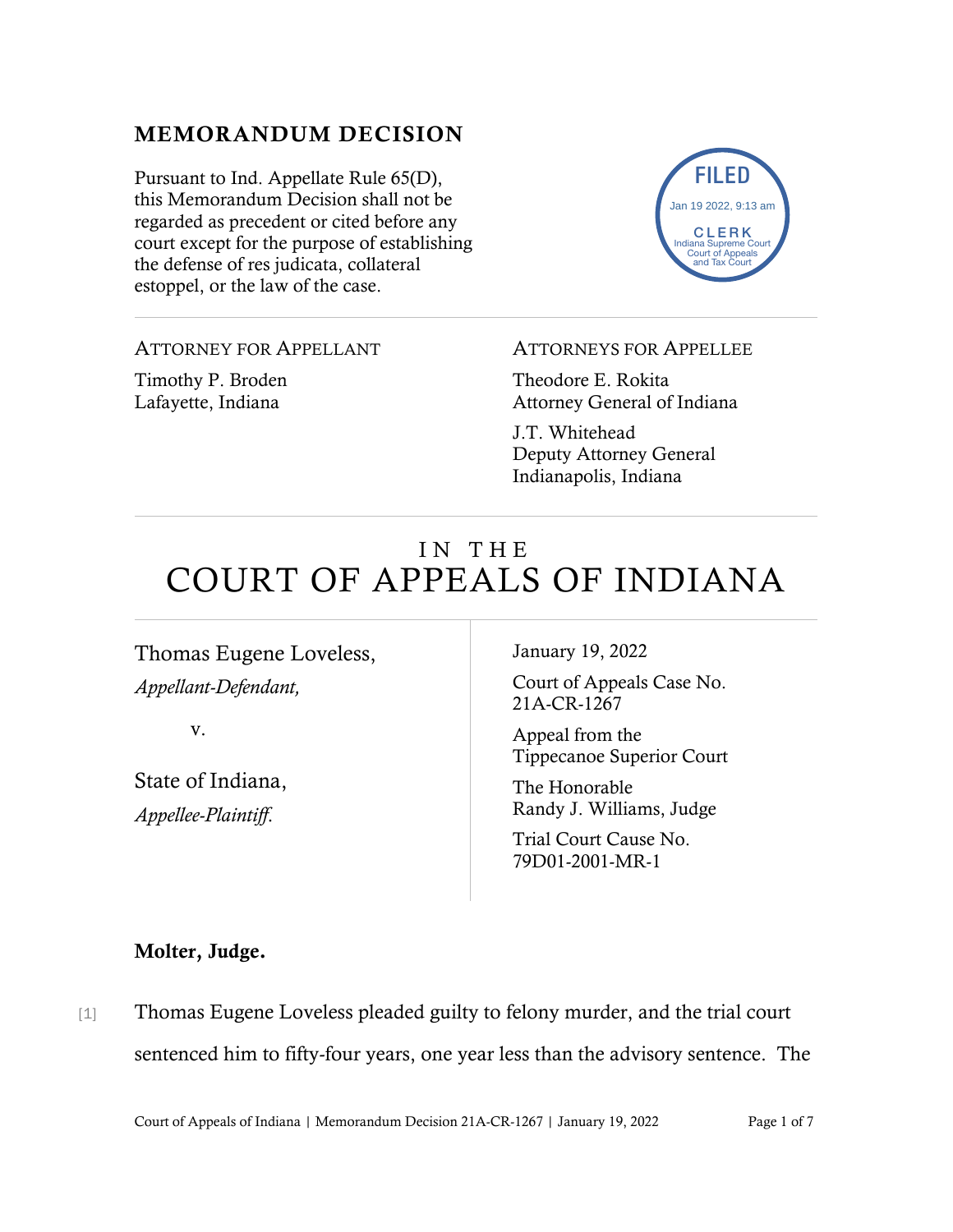trial court ordered him to serve fifty-two years in the Indiana Department of Correction ("DOC") and suspended two years to supervised probation. Loveless argues his sentence is inappropriate considering the nature of the offense and his character. Finding that Loveless's sentence is not inappropriate, we affirm.

### Facts and Procedural History

- [2] Loveless and Matthew Mace entered Charles Sandefur's apartment intending to rob him. They knew Sandefur sometimes solicited sex through Facebook, so they tricked him into letting them into his apartment with the ruse that Sandefur would pay Loveless for the opportunity to perform oral sex on Loveless. But a few minutes after they entered the apartment, for reasons that are unclear, the situation escalated as Mace tried to choke Sandefur and stab him with a box cutter.
- [3] Moments later, Mace sent Loveless to Sandefur's kitchen to get longer, sharper knives that would inflict more serious wounds than the box cutter could. Mace stabbed Sandefur thirty times, and Loveless stabbed Sandefur twenty-four times. When Loveless and Mace left Sandefur's apartment, they took Sandefur's television, Xbox game system, and debit card. Loveless disposed of some of the knives in a dumpster. About two weeks later, Loveless and Mace used Sandefur's debit card at a Village Pantry. A few days later, the Lafayette Police Department discovered Sandefur's badly decomposed body in his apartment.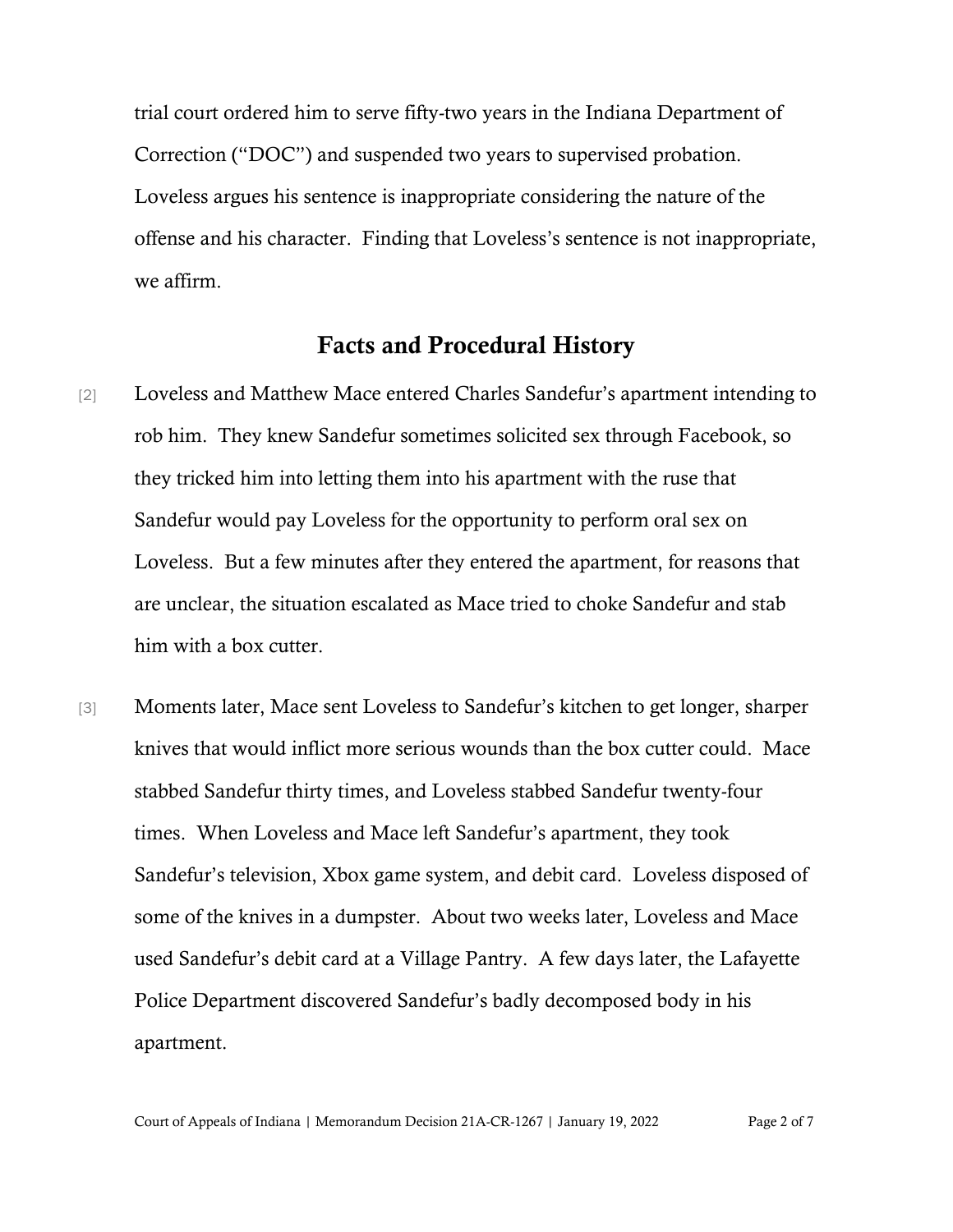[4] The State charged Loveless with felony murder, murder, theft, fraud, and two counts of robbery. Ultimately, the parties reached an agreement that Loveless would plead guilty to felony murder, the State would drop the remaining charges, and Loveless's sentence would be between forty-five and fifty-five years. The trial court accepted the plea agreement at the sentencing hearing, and, after hearing arguments from the parties, sentenced Loveless to fifty-four years. Fifty-two years are to be executed in DOC and two years are suspended to supervised probation. The trial court cited Loveless's criminal history and the nature of the offense as aggravating factors and Loveless's guilty plea and remorse as mitigating factors. Loveless now appeals his sentence.

## Discussion and Decision

- [5] The Indiana Constitution authorizes appellate review and revision of a trial court's sentencing decision. *See* Ind. Const. art. 7, §§ 4, 6; *Jackson v. State*, 145 N.E.3d 783, 784 (Ind. 2020). "That authority is implemented through Appellate Rule 7(B), which permits an appellate court to revise a sentence if, after due consideration of the trial court's decision, the sentence is found to be inappropriate in light of the nature of the offense and the character of the offender." *Faith v. State*, 131 N.E.3d 158, 159 (Ind. 2019).
- [6] Our role is only to "leaven the outliers," which means we exercise our authority only in "exceptional cases." *Id.* at 160. Thus, we generally defer to the trial court's decision, and our goal is to determine whether the defendant's sentence is inappropriate, not whether some other sentence would be more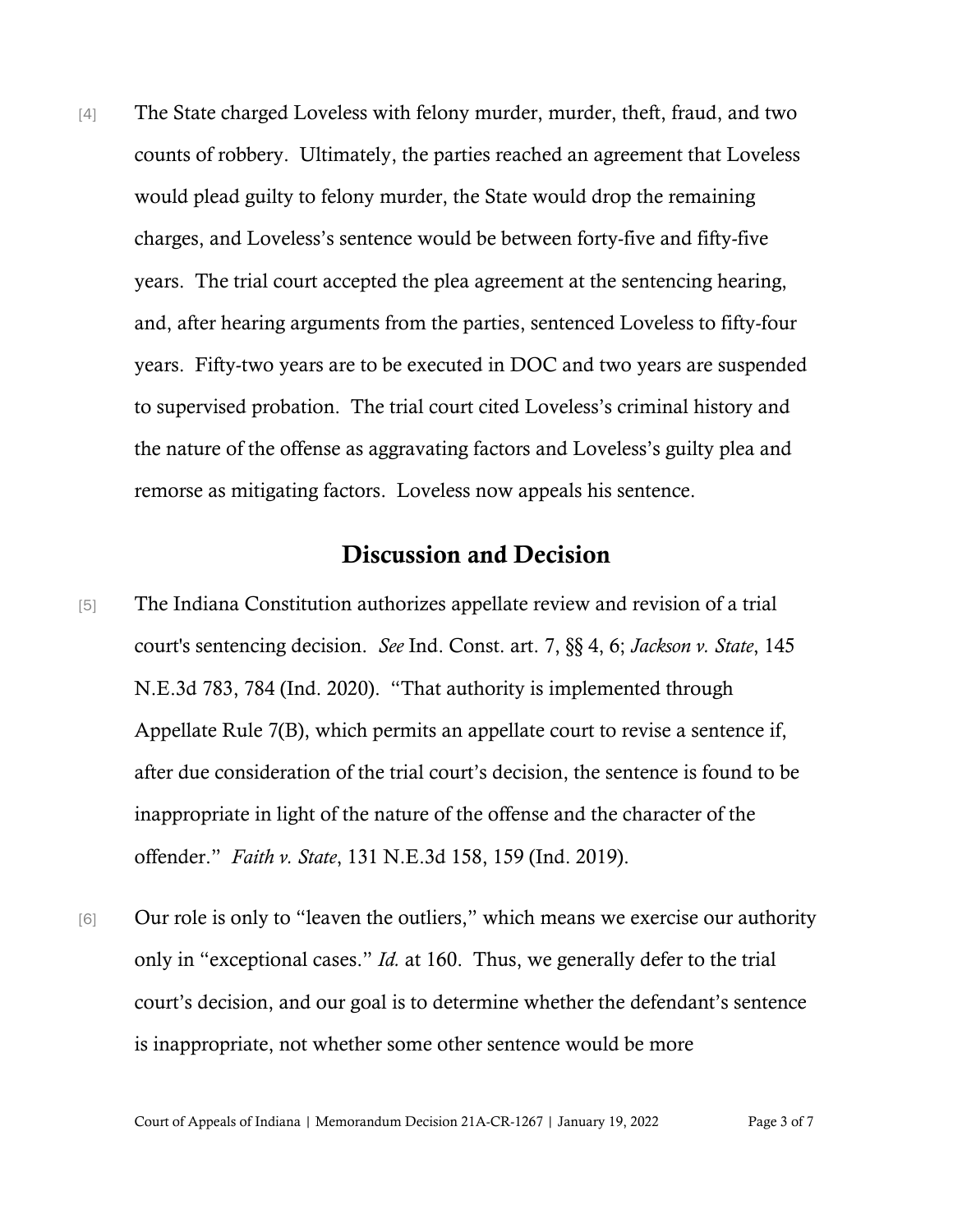appropriate. *Conley v. State*, 972 N.E.2d 864, 876 (Ind. 2012). "Such deference should prevail unless overcome by compelling evidence portraying in a positive light the nature of the offense (such as accompanied by restraint, regard, and lack of brutality) and the defendant's character (such as substantial virtuous traits or persistent examples of good character)." *Stephenson v. State*, 29 N.E.3d 111, 122 (Ind. 2015).

- [7] When considering the nature of the offense, the advisory sentence is the starting point in our analysis. *Holloway v. State*, 950 N.E.2d 803, 806 (Ind. Ct. App. 2011). Loveless's fifty-four-year sentence is one year less than the advisory sentence for felony murder. *See* Ind. Code § 35-50-2-3(a). Loveless contends that even this sentence below the advisory guidelines and below the maximum sentence he agreed to is inappropriately high. We disagree.
- [8] To begin with, the brutal nature of Loveless's crimes supports the trial court's sentence. *See State v. Stidham*, 157 N.E.3d 1185, 1195 (Ind. 2020) ("The brutal nature of the offenses does not weigh in favor of finding [Defendant's] sentence inappropriate."). Once Mace decided that stabbing Sandefur with a box cutter was ineffective, Loveless retrieved other knives from Sandefur's kitchen that would inflict more serious injuries on Sandefur. Together, Loveless and Mace stabbed Sandefur fifty-four times with Loveless stabbing Sandefur twenty-four times.
- [9] Also, the deliberate, calculating nature of Loveless's crimes supports the trial court's sentence. *See Webb v. State*, 149 N.E.3d 1234, 1243 (Ind. Ct. App. 2020)

Court of Appeals of Indiana | Memorandum Decision 21A-CR-1267 | January 19, 2022 Page 4 of 7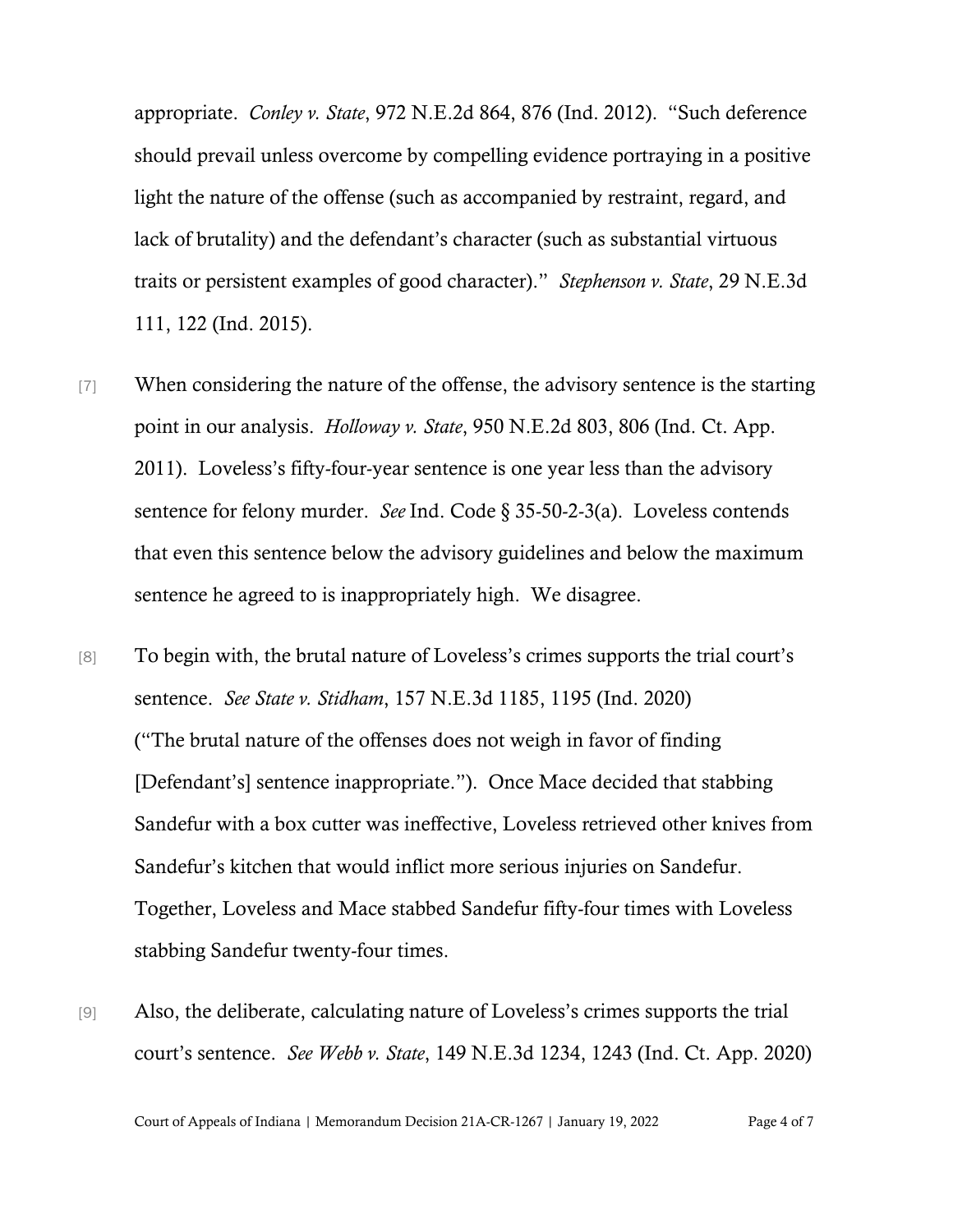(concluding that a twenty-year sentence was not inappropriate considering "the deliberate and personal nature of [Defendant's] offense."). Loveless profiled Sandefur through a lengthy Facebook chat, even asking Sandefur if he was rich, was a military veteran, and owned guns. Sandefur's answers to these questions made him the ideal victim for Loveless and Mace. Loveless's crime was not a spontaneous, spur-of-the-moment act but instead the culmination of careful planning.

- [10] Turning to the issue of his character, Loveless argues that his sentence is inappropriate because his criminal record is insignificant. We acknowledge that his criminal record is not among the worst, but we disagree that it is insignificant. In 2007, Loveless was adjudicated as a juvenile delinquent for committing what would have been Class A misdemeanor battery resulting in bodily injury if committed by an adult. Later, the State filed a motion to modify Loveless's juvenile disposition because he misbehaved in school and in his foster home and also refused to complete disciplinary actions at school. Nonetheless, the trial court allowed Loveless to continue on unsupervised probation.
- [11] In 2017, Loveless was convicted of Class A misdemeanor battery resulting in bodily injury, and the trial court allowed Loveless to serve part of his sentence through community corrections. The trial court later revoked Loveless's participation in community corrections and ordered him to serve 180 days in the Tippecanoe County Jail because he violated several community corrections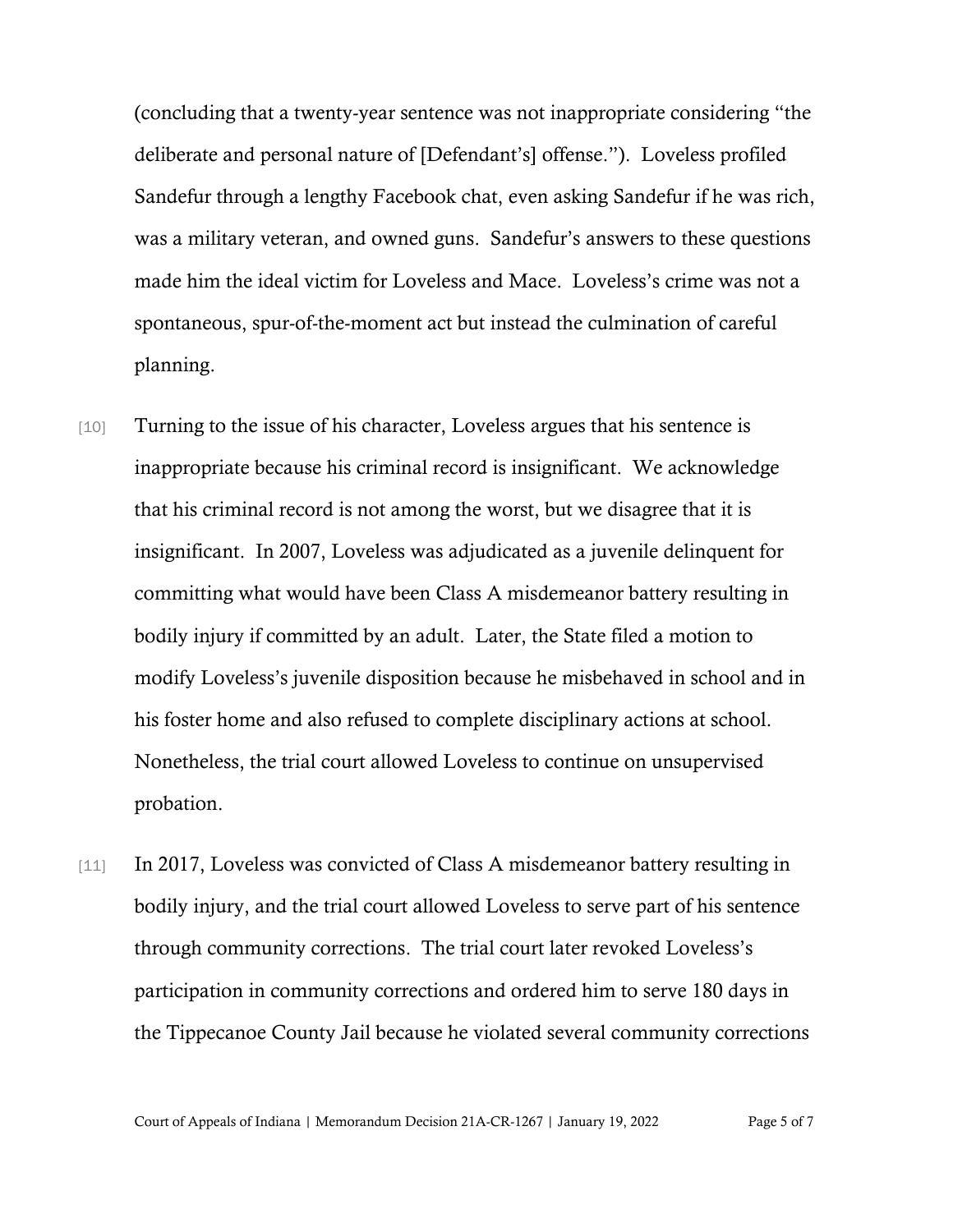rules. In 2019, Loveless was convicted of criminal trespass. This criminal record does not reflect well on Loveless's character.

- [12] Loveless's history of substance abuse also does not portray his character in a positive light. He frequently used cocaine, methamphetamine, ecstasy, oxycontin, valium, Percocet, marijuana, and synthetic marijuana. Despite this history, Loveless has never sought drug treatment. *Id*.; *cf. Hape v. State*, 903 N.E.2d 977, 1002 (Ind. Ct. App. 2009) (explaining that a history of substance abuse is an aggravating circumstance when a defendant is aware of his substance abuse problem but has not sought treatment), *trans. denied*.
- [13] To be sure, Loveless expressed remorse for his crime and pleaded guilty. However, he received a substantial benefit by pleading guilty to felony murder because, in exchange for Loveless's plea, the State dismissed all other charges. And while Loveless's remorse weighs in his favor, it does not constitute compelling evidence of a character so virtuous that his sentence is inappropriately high. *See Stephenson v. State*, 29 N.E.3d 111, 122 (Ind. 2015) ("[D]eference [to the trial court] should prevail unless overcome by compelling evidence portraying in a positive light . . . the defendant's character . . . such as substantial virtuous traits.").
- [14] In sum, Loveless's fifty-four-year sentence is not inappropriate because his sentence was one year less than the advisory sentence for felony murder, his crime was brutal and calculated, and he has not demonstrated virtuous character traits that would justify an even further reduced sentence.

Court of Appeals of Indiana | Memorandum Decision 21A-CR-1267 | January 19, 2022 Page 6 of 7